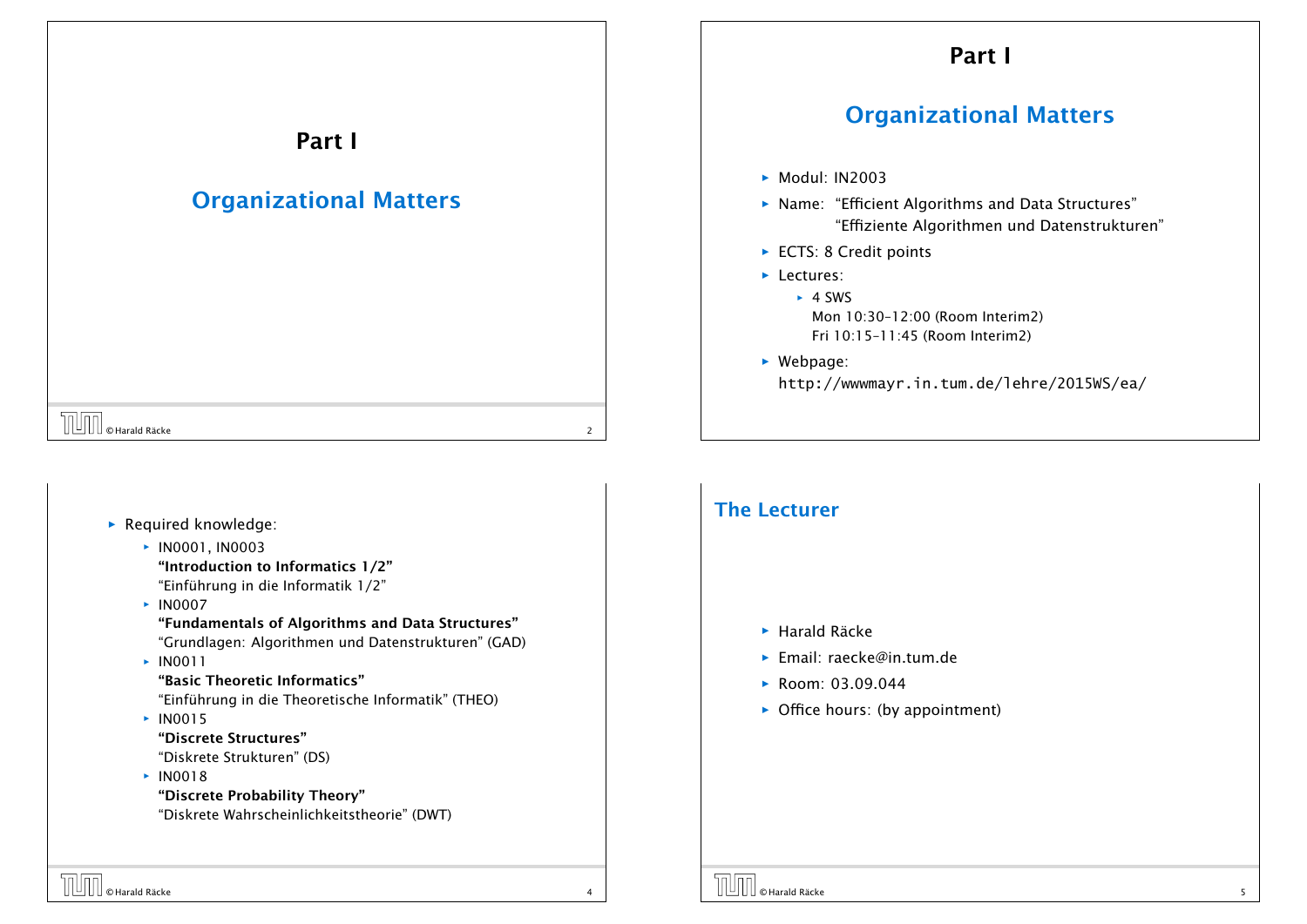#### **Tutorials**

- ▶ Monday 12-14 (MI 00.08.038), Chintan Shah
- ▶ Monday 14-16 (MI 00.08.055), Matthias Kohler
- **► Monday 16-18 (MI 00.08.036), Julius Kobold**
- **► Tuesday 12-14 (MI 03.11.018), Julius Kobold**
- ▶ Tuesday 14-16 (MI 00.08.038), Dario Frascaria
- ▶ Tuesday, 16-18, (MI 00.08.036), Gregor Matl
- ▶ Wednesday, 10-12, (MI 01.13.010), Matthias Kohler
- ▶ Thursday 10-12 (MI 00.08.038), Dario Frascaria
- **▶ Friday 12-14 (MI 00.13.009A), Chintan Shah**
- ▶ Friday 14-16, (MI 00.08.036), Gregor Matl

Die blau markierten Übungsgruppen finden nicht statt!!!

 $\begin{bmatrix} \begin{bmatrix} \begin{bmatrix} 0 \end{bmatrix} & \begin{bmatrix} 0 \end{bmatrix} & \begin{bmatrix} 0 \end{bmatrix} & \begin{bmatrix} 0 \end{bmatrix} & \begin{bmatrix} 0 \end{bmatrix} & \begin{bmatrix} 0 \end{bmatrix} & \begin{bmatrix} 0 \end{bmatrix} & \begin{bmatrix} 0 \end{bmatrix} & \begin{bmatrix} 0 \end{bmatrix} & \begin{bmatrix} 0 \end{bmatrix} & \begin{bmatrix} 0 \end{bmatrix} & \begin{bmatrix} 0 \end{bmatrix} & \begin{bmatrix} 0 \end{bmatrix} & \begin{bmatrix} 0 \end{bmatrix$ 

#### Assessment

#### Assignment Sheets:

- **An assignment sheet is usually made available on Monday** on the module webpage.
- ▶ Solutions have to be handed in in the following week before the lecture on Monday.
- ▶ You can hand in your solutions by putting them in the right folder in front of room 03.09.019A.
- ▶ Solutions have to be given in English.
- **F** Solutions will be discussed in the tutorial of the week when the sheet has been handed in, i.e, sheet may not be corrected by this time.
- **▶ You can submit solutions in groups of up to 3 people.**

### Assignment sheets

In order to pass the module you need to pass a 3 hour exam.

## © Harald Räcke 7

#### Assessment

Assignment can be used to improve you grade

**F** If you obtain 50% of the points on the first half and 50% on the second half of assignments your grade will improve according to the following function

$$
f(x) = \begin{cases} \frac{1}{10} \text{round}\left(10\left(\frac{\text{round}(3x) - 1}{3}\right)\right) & 1 < x \le 4\\ x & \text{otw.} \end{cases}
$$

- ▶ It will improve by 0.3 or 0.4, respectively. Examples:
	- $\blacktriangleright$  3*.3*  $\rightarrow$  3*.0*
	- $\rightarrow$  2*.0*  $\rightarrow$  1*.7*
	- *<sup>ñ</sup>* 3*.*7 → 3*.*3
	- $\blacktriangleright$  1*.*0  $\rightarrow$  1*.*0
	- $\blacktriangleright$  > 4*.*0 no improvement